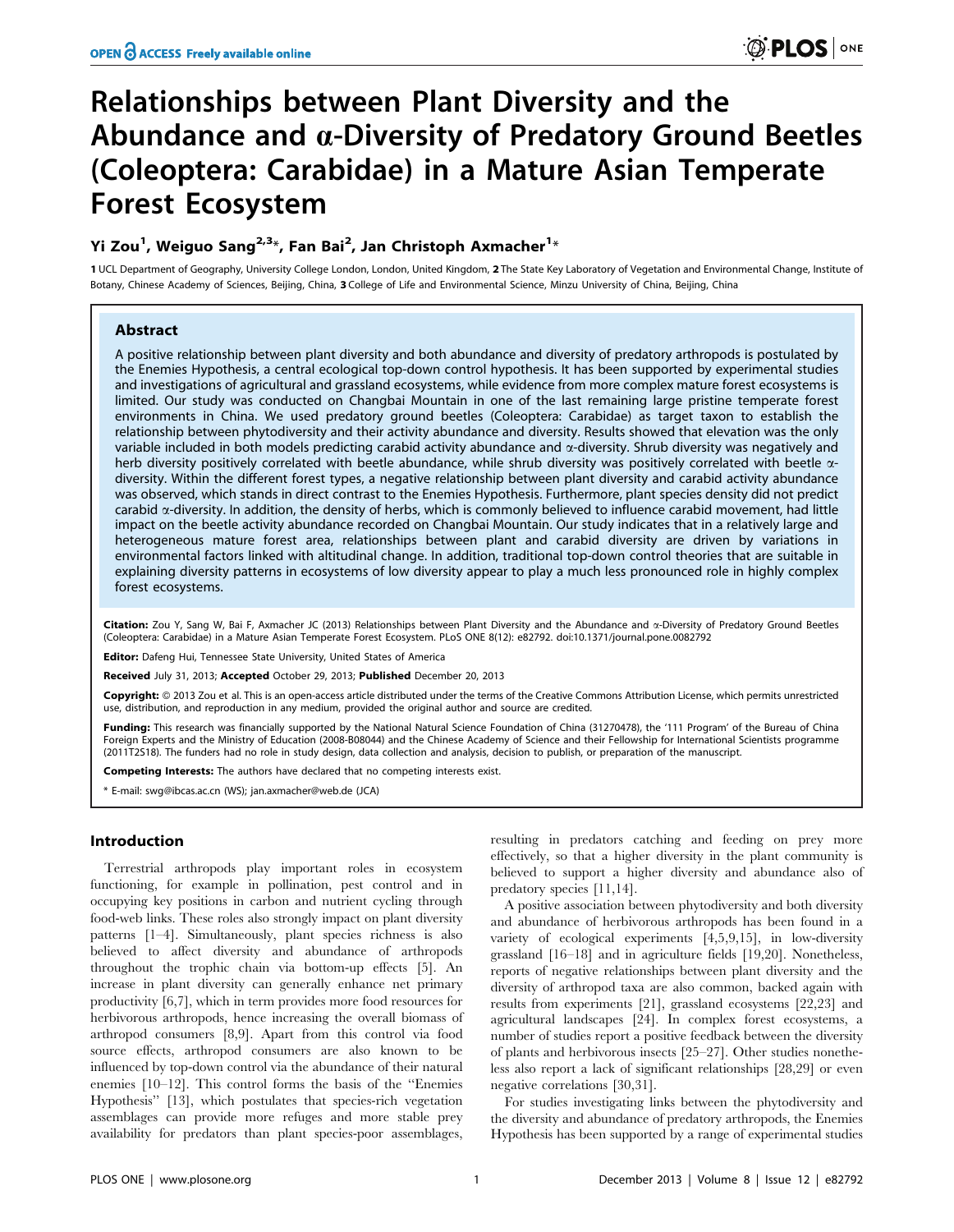[5,32–34] and by studies in agricultural [19,35] and grassland [36] ecosystems with relatively low phytodiversity levels. It is predicted that top-down control of herbivores by natural enemies would be more predominant in a perennial ecosystem than annual ones due not least to the more consistent prey availability [21,37]. The associated positive link between plant diversity and the diversity and abundance of predatory arthropods is therefore predicted to be stronger in natural forest ecosystems in comparison to annual grassland and agriculture fields. Nonetheless, very little research has been conducted to date into these links in the world's remaining mature forest ecosystems. The limited published data suggests that areas of high phytodiversity do not automatically support a high diversity in predatory arthropods [38]. The underlying patterns are not yet well-understood, and more studies into the links between the vegetation and predatory arthropod taxa in natural forest ecosystems are urgently needed [39,40].

Among important predatory arthropod taxa, ground beetles (Coleoptera: Carabidae) are one of the most species-rich families, comprising more than 40,000 described species [41]. Members of this family, which is chiefly composed of true predators and omnivorous species, have been widely used in ecological studies due to their environmental sensitivity and the good knowledge base existing in relation to their taxonomy and ecology [41–46]. Ground beetles are believed to generally benefit from high levels of plant diversity [47], and their abundance and diversity is believed to directly impact on ecosystem functioning [41,48,49].

In our study, we used ground beetles as target group to analyse the relationship between abundance and diversity of predatory arthropods and phytodiversity. The study was undertaken in one of the largest remaining mature temperate forest ecosystems in China. To our knowledge, this is the first study specifically focussing on diversity relationship between plants and predatory arthropods in species-rich, mature temperate forests in Asia. Our objectives were 1) to test if positive links between ground beetle abundance and diversity and the diversity in plant species exist as predicted by the Enemies Hypothesis, and 2) to establish how environmental factors affect the observed links.

#### Materials and Methods

#### Ethics

This study was carried out in Changbaishan Nature Reserve and all samplings were permitted by the Changbaishan Nature Reserve Management Center. The field study did not involve any endangered or protected species.

# Study Area

Our study area is located on the northern slopes of Changbai Mountain (E 127°43' –128°16'; N 41°41' –42°51') in Jilin Province, North-eastern China. The local climate is influenced by summer monsoon rains. The study area experiences dry, windy spring conditions followed by a short, wet summer, a cool autumn with widespread fog and a long, cold winter [50]. The pristine forest vegetation is composed of evergreen and deciduous coniferous and broad-leaved tree species. The forests on Changbai Mountain follow a distinctive altitudinal zonation, with a mixed coniferous and broad-leaved forest zone below 1100 m, a mixed coniferous forest zone between 1100 and 1500 m and a sub-alpine mixed coniferous forest zone between 1500 and 1800 m. The upper forest boundary is composed of birch forests reaching elevations of up to 2100 m, followed by a tundra zone with dominating dwarf trees and shrub formations [51].

We selected a total of 33 plots between altitudes of 700 m and 2000 m, representing all aforementioned forest types (see details in

[52] ). Of these, 31 plots were sampled both in 2011 and 2012. To increase sampling intensity in the birch forest where overall beetle abundance was very low, two additional birch forest plots were sampled in 2012.

### Vegetation Survey and Carabids Sampling

Each study plot had a size of  $20\times20$  m<sup>2</sup> and divided equally into four subplots. In the centre of each sub-plot, a pitfall trap was placed. For the recording of the vegetation, the entire  $400 \text{ m}^2$  plot was divided into 4 sub-plots, and all trees and shrubs were recorded in each of the resulting sub-plots. Herbaceous species were recorded in four plots of  $1 \text{ m}^2$  that were randomly located within each of the sub-plots. The number of individuals was recorded for each plant species in each layer. The breast height area was recorded for each tree specimen and the average height was recorded for each shrub and herb species.

The pitfall traps for carabid sampling consisted of a 250 ml plastic cup with an open diameter of 7.5 cm. To minimize the attractant bias, we used saturated salt (NaCl) water as killing solution and to preserve specimens in the sampling period [53]. Each cup was filled to about half its volume with saturated salt water, with detergent added to break the water surface tension. Above each trap, a solid aluminium roof of  $10\times10$  cm<sup>2</sup> was placed to protect the solution from dilution and litter contamination. Carabids were continually sampled from early July to early August in 2011 and from late June to late August in 2012, with traps routinely emptied and refilled in about 10 day-intervals. As it was impossible to sample all plots on the same day due to the large geographical area and other logistical reasons, sampling days varied between 22 and 34 for the different plots in 2011, and between 42 and 65 days in 2012.

#### Data Analysis

Carabid activity abundance of each plot was calculated as the overall number of sampled individuals divided by the total sampling period in days, resulting in a mean daily catching rate for each plot. Values were calculated for the entire sampling period in 2011 and 2012 to minimize effects of inter-annual variations. Carabid  $\alpha$ -diversity was measured as Fisher's  $\alpha$ , a widely used parametric index considered robust in measuring arthropod diversity of samples varying in sample size [28,31,54,55]. Shannon diversity of the vegetation was calculated individually for each plant layer based on the important value (IV) of each plant species to avoid the bias from simple abundancebased calculations [56,57]. The IV contains three aspects reflecting the relative contributions of each plant species towards each layer: relative abundance (d), relative frequency (f) and relative dominance (h). The IV for  $i^{\text{th}}$  species in  $j^{\text{th}}$  sample plot is calculated as:

$$
IV_{i,j} = \frac{1}{3} \left( \frac{d_i}{\sum_{i=1}^{S} d_i} + \frac{\left( \frac{f_{i}}{n} \right)}{\sum_{i=1}^{S} \left( \frac{f_{i}}{n} \right)} + \frac{h_i}{\sum_{i=1}^{S} h_i} \right),\,
$$

where  $d$  is the number of individuals,  $f$  is the number of subplots in which the species occurred,  $n$  is the total number of subplots in a sample plot  $(4 \text{ in this case})$ , and  $h$  is the breast height area for tree species and the height for shrub and herb species.

Our modelling of plant-carabid relationships was based on multiple linear regressions, where carabid activity abundance and a-diversity were used as response variables, respectively. A series of stepwise linear regression analyses was performed to identify the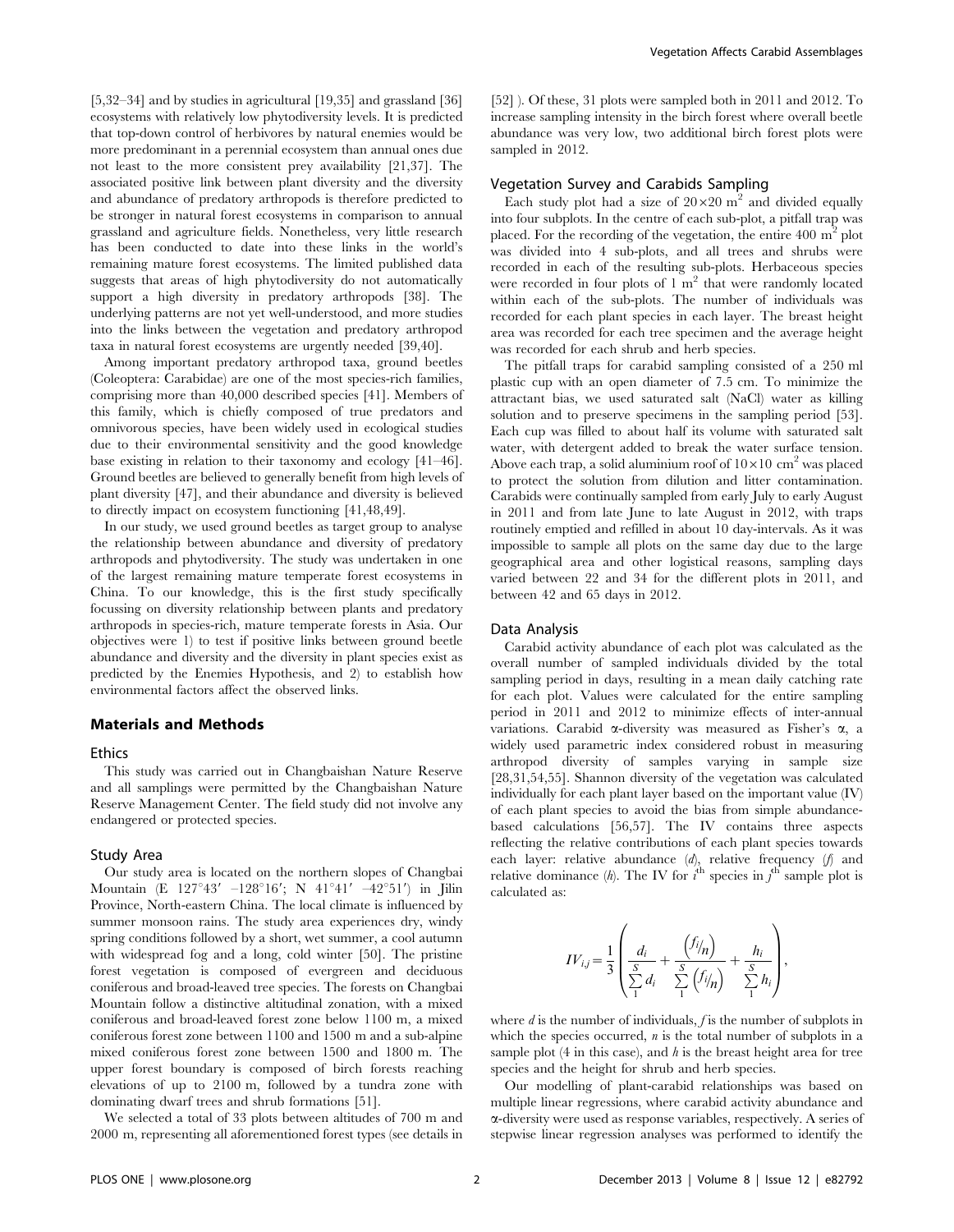most important independent variables. Stepwise selection was used with both forward selection for selection of variables contributing significantly  $(P = 0.05)$  towards the model and backward elimination to verify that variables made no significant contribution in the selection of new variables. Vegetation variables included the total number of plant species (PS), the Shannon diversity (H) for trees (TH), shrubs (SH) and herbs (HH), and the abundance density (D) for trees (TD), shrubs (SD) and herbs (HD), respectively. Modelling included all vegetation parameters as independent variables first and then added elevation as additional independent variable.

To account for the substantial forest vegetation changes with changing elevation, we used Principal Components Analysis (PCA) based on the presence-absence data of plant species to establish the existence of distinct sample clusters representing a relatively homogeneous vegetation composition and re-ran the linear regression models separately for the different clusters.

All statistical analysis was carried out in R [58], using the packages ''spaa'' [59] to calculate the Shannon diversity index and "Vegan" [60] to carry out the PCA and to calculate Fisher's  $\alpha$ values.

#### Results

We recorded a total of 178 plant species belonging to 128 genera and 58 families. The tree layer was comprised of 32 species belonging to 20 genera and 12 families; the shrub layer contained 43 species of 28 genera and 15 families and the herb layer comprised 112 species representing 88 genera and 43 families. Pitfall traps caught 4844 carabids. Ten specimens (0.2%) were not identified due to substantial damage. The remaining 4834 individuals were separated into 34 species and 13 morphospecies. A detailed species list has been provided in [52]. The overall average daily activity abundance for the entire study area was 1.83 individuals per plot.

#### Carabid-plant Relationships

Stepwise regression entering all vegetation parameters produced two subsequent models predicting carabid activity abundance. The first model (adjusted  $R^2 = 0.43$ ,  $F_{1,31} = 24.63$ ,  $P < 0.001$ ) included SH as significant negative  $(\beta = -0.925, P<0.001)$ predictor of carabid abundance, while the second model (adjusted  $R^2 = 0.51$ ,  $F_{2,30} = 17.29$ ,  $P<0.001$ ) additionally included HH as positively  $(\beta = 0.427, P = 0.02)$  affecting beetle abundance. The Akaike information criterion (AIC) slightly decreased from 79.35 to 75.34 (Table 1, Models 1 and 2). The model predicting carabid  $\alpha$ -diversity again included SH as main predictor ( $\beta$  = 0.571,  $P = 0.039$ ), which in this case was positively correlated with Fisher's  $\alpha$  values. Overall, this model performed not as well (Table 1, Model 4, adjusted  $R^2 = 0.10$ ,  $F_{1,31} = 4.65$ , AIC = 102.45). When elevation was entered as additional independent variable, MLR models for both, carabid activity abundance and  $\alpha$ -diversity, only included this parameter as significant, with model fits markedly improved  $(AIC = 71.71, \text{ adjusted } R^2 = 0.54,$  $F_{1,31}$  = 39.13, beta = 1.753, P<0.001, and AIC = 96.27, adjusted  $R^{2} = 0.26$ ,  $F_{1,31} = 12.11$ , beta = -1.451,  $P = 0.002$ , respectively, Table 1, Models 3 and 5). Models therefore predict an increased beetle abundance at a reduced diversity with increasing elevation.

# Carabid-plant Relationship in the Different Vegetation Types

The ordination plot of the first two principle components (PCs) based on vegetation composition showed three distinctive clusters along the elevational gradient (Figure 1). A first cluster of eleven plots represents the low elevation zone below 1000 m covered by mixed coniferous and broad-leaved forests, while the second cluster consists of 9 plots located in a median elevation zone between 1000 m and 1500 m, containing 3 plots within the mixed coniferous and broad-leaved forest type and 6 plots within mixed coniferous forests, and the cluster of the remaining 13 plots represents the high elevation zone above 1500 m covered by subalpine mixed coniferous forests and birch forests.

Below 1000 m in the mixed coniferous and broad-leaved forest elevation zone, the first model using vegetation parameters as independent variables indicated that carabid activity abundance was negatively associated with TH ( $\beta$  = -1.67, P = 0.002) (Table 2, Model 6, AIC = 5.37, adjusted  $R^2 = 0.62$ ,  $F_{2,8} = 17.37$ ,  $P = 0.002$ ), while the second model also included a positive relationship with SD ( $\beta$  = 0.012, P = 0.012), with a highly significant overall model fit (Table 2, Model 7, AIC =  $-1.79$ , adjusted  $R^2=0.82$ ,  $F_{2,8} = 23.07$ , P $< 0.001$ ). At the intermediate elevation zone, only TD  $(\beta = 0.002, P = 0.011)$  was included in predicting carabid activity abundance (Table 2, Model 8, AIC = 14.12, adjusted  $R^2 = 0.57$ ,  $F_{1,7} = 11.65$ ,  $P = 0.011$ ). For the highest elevation zone, SH ( $\beta$  = -1.435, P<0.001) was the only independent variable included in the model (Table 2, Model 9,  $AIC = 21.13$ , adjusted  $R^2 = 0.73$ ,  $F_{1,11} = 32.65$ ,  $P < 0.001$ ).

None of the vegetation diversity variables was significantly linked with carabid  $\alpha$ -diversity in any of the three distinct elevation zones. Nonetheless, carabid  $\alpha$ -diversity was linked to the vegetation density parameters SD ( $\beta$  = -0.058, P = 0.021) at the low elevation zone (Table 2, Model 10, AIC = 21.79, adjusted  $R^{2} = 0.40$ ,  $F_{1,11} = 7.74$ ,  $P = 0.021$ ) and TD ( $\beta = -0.004$ ,  $P = 0.041$ ) at the high elevation zone (Table 2, Model 11, AIC = 22.41, adjusted  $R^2 = 0.27$ ,  $F_{1,11} = 5.37$ ,  $P = 0.041$ ). Neither herb diversity nor herb density appears to be linked to either activity abundance or a-diversity of carabids at any of the three elevation zones.

#### Discussion

Firstly, our study underlines that changes in elevation were the predominant drivers of changes in both, carabid abundance and  $\alpha$ diversity patterns in CNR, while the overall phytodiversity was not significantly correlated with either abundance or  $\alpha$ -diversity of the beetles. Parameters associated with altitudinal changes like temperature and precipitation are therefore more important in influencing the diversity of ground beetles than plant diversity per se, which is also consistent with findings for herbivorous insect diversity patterns [28,29,61,62]. Accordingly, we believe that the observed relationships between activity abundance and  $\alpha$ -diversity of carabids and vegetation variables recorded for the entire elevational gradient are mainly driven by the underlying changes in the environmental factors.

Nonetheless, the observed, highly significant negative correlation between carabid activity abundance and the diversity of shrubs stands in direct contradiction to the Enemies Hypothesis, which predicts a positive relationship with carabid abundance. Our observations also stand in contrast to most studies conducted in agricultural [19,35] and grassland ecosystems [36], which differ from our study site by their markedly lower overall phytodiversity. Similar to us, Koricheva et al. [63] also reported a negative relationship between plant diversity and activity abundance of predatory arthropods in a grassland ecosystem. One of the explanations they present for this negative trend was a reduction in predator activity density with an increase in herb density, but this trend was not supported by our investigations. However, our results are consistent with observations by Schuldt et al. [38] who observed that activity abundance of spiders was also reduced in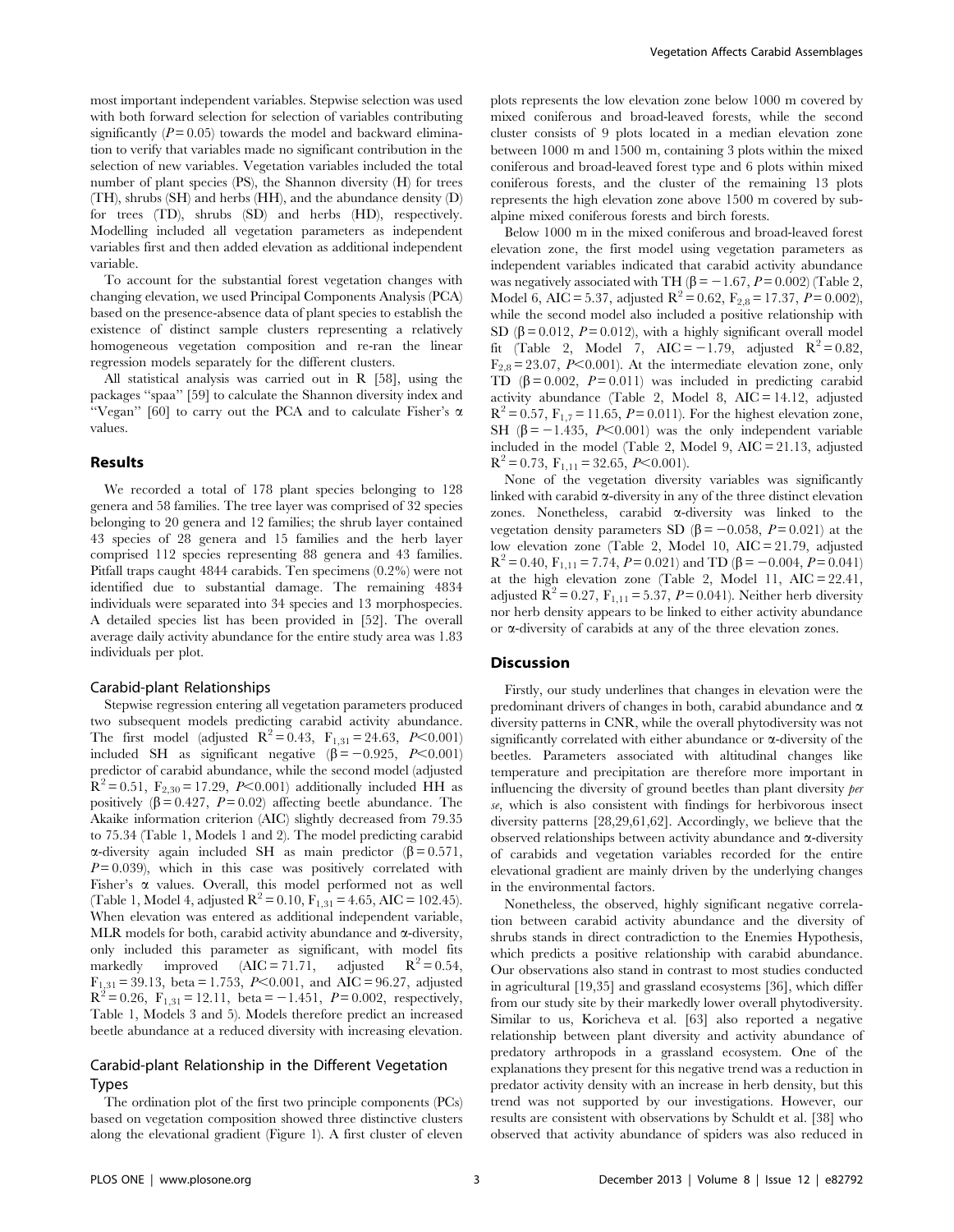Table 1. Stepwise linear regression models using activity abundance and Fisher's  $\alpha$ -diversity of carabids as dependent variables, respectively, only using vegetation parameters as independent variables (Model 1, 2 and 4) and including elevation as additional independent variable (Model 3 and 5).

|                              |                |                   |       |                  |                  | <b>Selected</b>            |          |                                 |         |         |
|------------------------------|----------------|-------------------|-------|------------------|------------------|----------------------------|----------|---------------------------------|---------|---------|
| Dependent variable           | Model<br>No.   | Adjusted<br>$R^2$ | F     | Model<br>P-value | <b>Model AIC</b> | independent<br>variable(s) | ß        | <b>Std. Error</b><br>of $\beta$ |         | P-value |
| Activity abundance           |                | 0.43              | 24.63 | < 0.001          | 79.35            | <b>SH</b>                  | $-0.925$ | 0.186                           | $-4.96$ | < 0.001 |
|                              | 2              | 0.51              | 17.29 | < 0.001          | 75.34            | <b>SH</b>                  | $-0.897$ | 0.173                           | $-5.17$ | < 0.001 |
|                              |                |                   |       |                  |                  | HH                         | 0.427    | 0.174                           | 2.45    | 0.02    |
|                              | 3              | 0.54              | 39.13 | < 0.001          | 71.71            | ASL(km)                    | 1.753    | 0.280                           | 6.26    | < 0.001 |
| Fisher's $\alpha$ -diversity | $\overline{4}$ | 0.1               | 4.65  | 0.039            | 102.54           | <b>SH</b>                  | 0.571    | 0.265                           | 2.16    | 0.039   |
|                              | 5              | 0.26              | 12.11 | 0.002            | 96.27            | ASL(km)                    | $-1.415$ | 0.530                           | $-3.48$ | 0.002   |

TH: Shannon diversity for trees; SH: Shannon diversity for shurbs: TD: the abundance density for trees; SD: the abundance density for shrubs; Low: low elevation zone of less than 1000 m; Middle: intermediate elevation zone of 1000–1500 m; High: high elevation zone of 1500–2000 m. doi:10.1371/journal.pone.0082792.t001

areas with an increased woody plant diversity in a natural forest in Zhejiang Province. Schuldt et al. [64] and Vehviläinen et al. [65] state that the abundance of predatory species depends more strongly on the presence of specific tree species rather than on overall tree diversity. The lack of validity of the Enemies Hypothesis for complex forest ecosystems might therefore relate to the multifaceted interactions between specific plant species, their herbivores and the predatory insect assemblages inhabiting these ecosystems [39,66]. Although we did not investigate the role of specific tree or shrub species and their functional groups, an increase in woody plant diversity can be linked to either, an increase in their evenness or their species richness, and hence might potentially reflect a reduction in the overall dominance of specific favourable species, which could explain the reduction in carabid abundance. Alternatively, a high plant diversity can potentially support a higher density of herbivorous arthropods in natural forests [25–27,67], which might also result in a reduction of predators' overall foraging time and hence their recorded activity density [38]. An increased plant diversity and the associated assumed increase in herbivores can furthermore provide an increase in food sources and niches for competing predatory arthropod taxa such as spiders and ants, increasing the overall competition levels for prey and consequently reducing the overall abundance of carabids. As food chains and habitats are much more complex in forests in comparison to most other





Figure 1. PCA ordination plot based on vegetation composition showing three distinct clusters (proportion variance explained for PC1 = 24% and for PC2 = 11%; eigenvalues for  $PC1 = 4.83$  and  $PC2 = 2.12$ ).

doi:10.1371/journal.pone.0082792.g001

terrestrial ecosystems [68], traditional top-down control theories that are suitable in less heterogeneous ecosystems may overall be difficult to apply here [39].

The reported positive relationship between carabid activity abundance and woody plant density at low and intermediate elevation zones potentially reflects a bottom-up effect: plots with a high density in woody plants are likely to be very productive. High woody plant density can not only enhance shading and soil moisture levels and hence create favourable microhabitats for carabids and their larvae [69], but also producing more leaf litter, which can in term improve soil fertility and increase food availability for carabids [70,71]. The negative correlations between woody plant density and the  $\alpha$ -diversity of carabids within low and high elevation forest communities might again relate to changes in arthropod diversity being related to changes in the woody plant species composition, rather than their overall diversity [23,72]. Additionally, impacts of plant diversity are known to decrease with increasing trophic levels [5,73], so that impacts of the vegetation on the diversity of predatory insects is often quite complex.

The negative relationship between altitude and the  $\alpha$ -diversity of carabids can be explained by the Harsh Environmental Hypothesis. Accordingly, species at high altitudes experience harsh climatic conditions requiring them to have broader overall tolerance ranges than species at low altitudes, which in term leads to wider distribution ranges with increasing elevation and to a higher species richness at low altitudes [74–76]. This hypothesis is supported by the observed increase in carabid species' altitudinal ranges with increasing elevation that we previously reported [52]. A possible reason for the positive links between carabid activity abundance and elevation could be the reduction of competitors such as ants and other predatory arthropods [77] or changes in the activity patterns due to potential scarcity of food resources, which would also increase the number of specimens sampled at high altitudes.

Our results finally showed that the density of herbaceous plants did not significantly influence carabid activity abundance nor their diversity, which stands in strong contrast to studies in grassland ecosystems that commonly record negative relationships [78–80]. Pitfall traps have been widely used in surveys of ground-dwelling arthropods [42,78,81–84] and can be considered as a standard method in ground beetle sampling [42]. Nonetheless, one of the main known pitfalls of pitfall trapping is the dependency of the sampling rate on both the target population density and the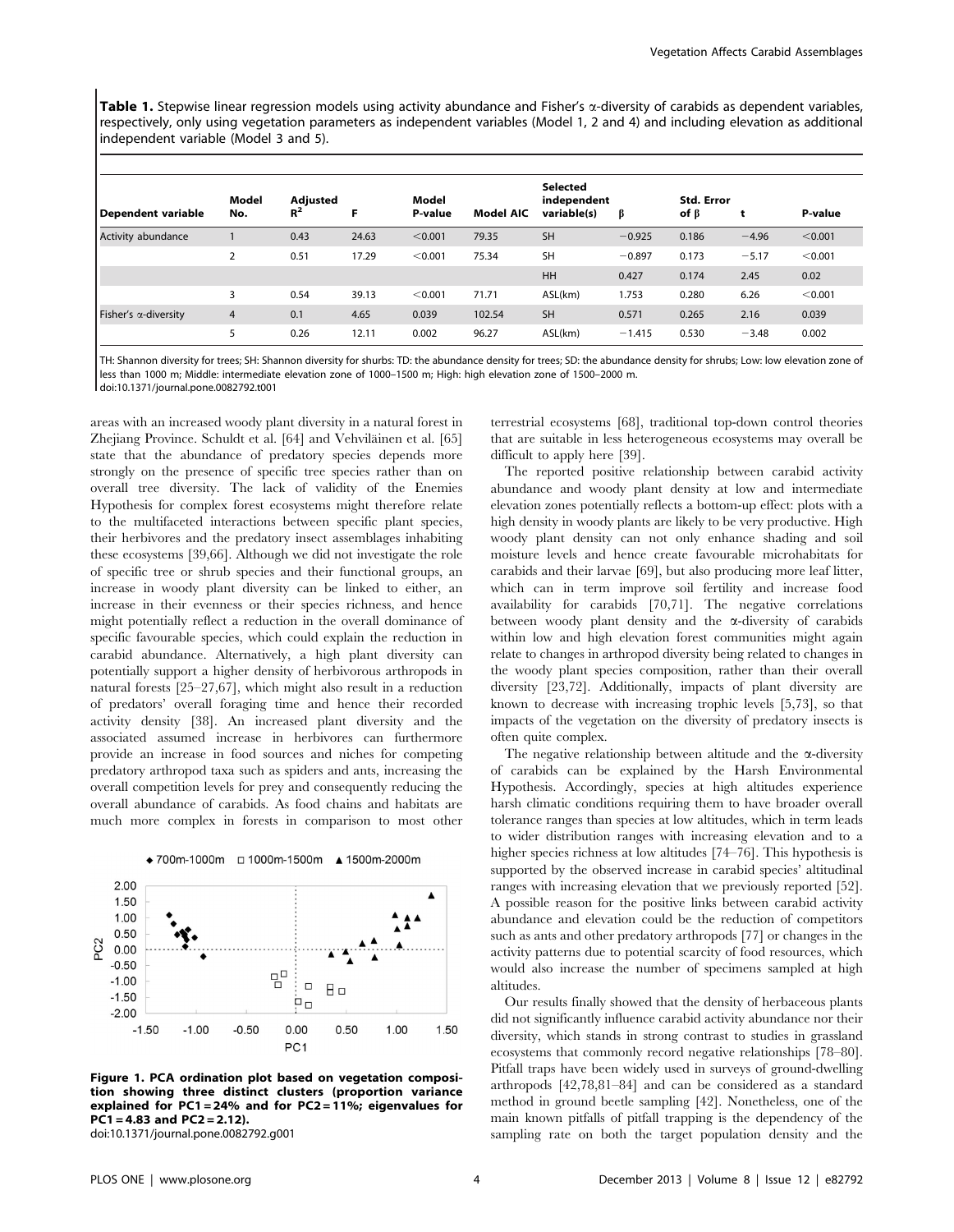Table 2. Results of stepwise linear regressions for the three elevational zones using activity abundance and Fisher's  $\alpha$ -diversity of carabids as dependent variables and vegetation parameters as independent variables.

|                      | <b>Elevation</b> | Model | Adjusted |       | Model   | Model      | <b>Selected</b><br>independent |          | <b>Std. Error</b> |         |         |
|----------------------|------------------|-------|----------|-------|---------|------------|--------------------------------|----------|-------------------|---------|---------|
| l Dependent variable | zone             | No.   | $R^2$    | F     | P-value | <b>AIC</b> | variable(s)                    | β        | of $\beta$        | t       | P-value |
| Activity abundance   | Low              | 6     | 0.62     | 17.37 | 0.002   | 5.37       | <b>TH</b>                      | $-1.670$ | 0.401             | $-4.17$ | 0.002   |
|                      |                  |       | 0.82     | 23.07 | < 0.001 | $-1.79$    | <b>TH</b>                      | $-1.236$ | 0.310             | $-3.99$ | 0.004   |
|                      |                  |       |          |       |         |            | <b>SD</b>                      | 0.012    | 0.004             | 3.24    | 0.012   |
|                      | Middle           | 8     | 0.57     | 11.65 | 0.011   | 14.12      | <b>TD</b>                      | 0.012    | 0.003             | 3.41    | 0.011   |
|                      | High             | 9     | 0.73     | 32.65 | < 0.001 | 21.13      | <b>SH</b>                      | $-1.435$ | 0.251             | $-5.71$ | < 0.001 |
| Fisher's a-diversity | Low              | 10    | 0.40     | 7.74  | 0.021   | 21.79      | <b>SD</b>                      | $-0.058$ | 0.021             | $-2.78$ | 0.021   |
|                      | High             | 11    | 0.27     | 5.37  | 0.041   | 22.41      | <b>TD</b>                      | $-0.004$ | 0.157             | $-2.32$ | 0.041   |

TH: Shannon diversity for trees; SH: Shannon diversity for shurbs: TD: the abundance density for trees; SD: the abundance density for shrubs; Low: low elevation zone of less than 1000 m; Middle: intermediate elevation zone of 1000–1500 m; High: high elevation zone of 1500–2000 m. doi:10.1371/journal.pone.0082792.t002

individual specimen's activity [78,85–87]. Factors affecting this activity need to be taken into consideration when comparing pitfall samples, and it has commonly been suggested that vegetation density particularly of herbaceous species needs to be considered in the respective data interpretation [79,80]. The negative impact of this density in grassland ecosystems is believed to be due to a reduction in the ground beetle mobility caused directly by a dense herb layer [79,80]. However, our results strongly suggest that the density of this layer in the old-growth forests on Changbai Mountain is not dense enough to significantly affect carabids' movements, supporting the argument that the influence of the density in understory vegetation can be neglected when studying forest carabid assemblages [38]. Nonetheless, controlled capturerecapture experiments would be needed to evaluate the exact

Overall, our results clearly indicate that, in highly complex forest ecosystems, predatory arthropod abundance and diversity patterns do not support traditional top-down control theories that are suitable for less complex ecosystems. To substantiate these conclusions and establish if the Enemies Hypothesis is generally unsuitable for complex forest ecosystem, we suggest long-term monitoring of a wider range of predatory arthropod groups (e.g. spiders, ants and centipedes) not only in temperate, but also in tropical and subtropical forests where the complexity of food-webs is even greater. Other temperate mature forests in Northeast

#### References

effects which might be present.

- 1. Swank WT, Waide JB, Crossley DA, Todd RL (1981) Insect defoliation enhances nitrate export from forest ecosystems. Oecologia 51: 297–299.
- 2. Weisser WW, Siemann E (2004) Insects and ecosystem function. Berlin; London: Springer. 413 p.
- 3. De Deyn GB, Van Ruijven J, Raaijmakers CE, De Ruiter PC, Van Der Putten WH (2007) Above- and belowground insect herbivores differentially affect soil nematode communities in species-rich plant communities. Oikos 116: 923–930.
- 4. Mulder C, Koricheva J, Huss-Danell K, Högberg P, Joshi J (1999) Insects affect relationships between plant species richness and ecosystem processes. Ecology letters 2: 237–246.
- 5. Scherber C, Eisenhauer N, Weisser WW, Schmid B, Voigt W, et al. (2010) Bottom-up effects of plant diversity on multitrophic interactions in a biodiversity experiment. Nature 468: 553–556.
- 6. Tilman D, Wedin D, Knops J (1996) Productivity and sustainability influenced by biodiversity in grassland ecosystems. Nature 379: 718–720.
- 7. Hooper DU, Chapin Iii FS, Ewel JJ, Hector A, Inchausti P, et al. (2005) Effects of biodiversity on ecosystem functioning: a consensus of current knowledge. Ecological Monographs 75: 3–35.
- 8. Hunter MD, Price PW (1992) Playing chutes and ladders: heterogeneity and the relative roles of bottom-up and top-down forces in natural communities. Ecology 73: 723–732.

China, such as Liangshui and Fenglin Natural Reserve in Heilongjiang Province, are ideal study areas to substantiate results from species-rich temperate forests. These latter studies in some of the last remaining highly diverse mature temperate forest ecosystems in NE China would also allow a better understanding of the complex inter-linkages between taxa and across trophic levels, with particular foci on the role of the woody plant species composition on predator distribution patterns and on the mechanisms governing responses of herbivorous arthropods to changes in plant diversity and species composition.

### Acknowledgments

We thank Professor Liang Hongbin and his group at the Institute of Zoology, Chinese Academy of Sciences for their great help with carabid identification. We are also grateful for the kind support from the Changbaishan Forest Ecosystem Research Station, the Changbaishan Nature Reserve Management Center, the Changbaishan Academy of Sciences and the Changbaishan Natural Museum. We also greatly appreciate the help with our fieldwork from Eleanor Warren-Thomas, Long Chao, Liu Min, Zhou Xiasai and Han Furen.

#### Author Contributions

Conceived and designed the experiments: YZ WS FB JCA. Performed the experiments: YZ FB. Analyzed the data: YZ JCA. Contributed reagents/ materials/analysis tools: WS. Wrote the paper: YZ WS FB JCA.

- 9. Borer ET, Seabloom EW, Tilman D, Novotny V (2012) Plant diversity controls arthropod biomass and temporal stability. Ecology letters 15: 1457–1464.
- 10. Hairston NG, Smith FE, Slobodkin LB (1960) Community structure, population control, and competition. American naturalist: 421–425.
- 11. Russell EP (1989) Enemies hypothesis: a review of the effect of vegetational diversity on predatory insects and parasitoids. Environmental entomology 18: 590–599.
- 12. Walker M, Jones TH (2003) Relative roles of top-down and bottom-up forces in terrestrial tritrophic plant–insect herbivore–natural enemy systems. Oikos 93: 177–187.
- 13. Root RB (1973) Organization of a plant-arthropod association in simple and diverse habitats: the fauna of collards (Brassica oleracea). Ecological Monographs 43: 95–124.
- 14. Jactel H, Brockerhoff E, Duelli P (2005) A Test of the Biodiversity-Stability Theory: Meta-analysis of Tree Species Diversity Effects on Insect Pest Infestations, and Re-examination of Responsible Factors. In: Scherer-Lorenzen M, Körner C, Schulze E-D, editors. Forest Diversity and Function. Berlin, Heidelberg: Springer. 235–262.
- 15. Scherber C, Mwangi PN, Temperton VM, Roscher C, Schumacher J, et al. (2006) Effects of plant diversity on invertebrate herbivory in experimental grassland. Oecologia 147: 489–500.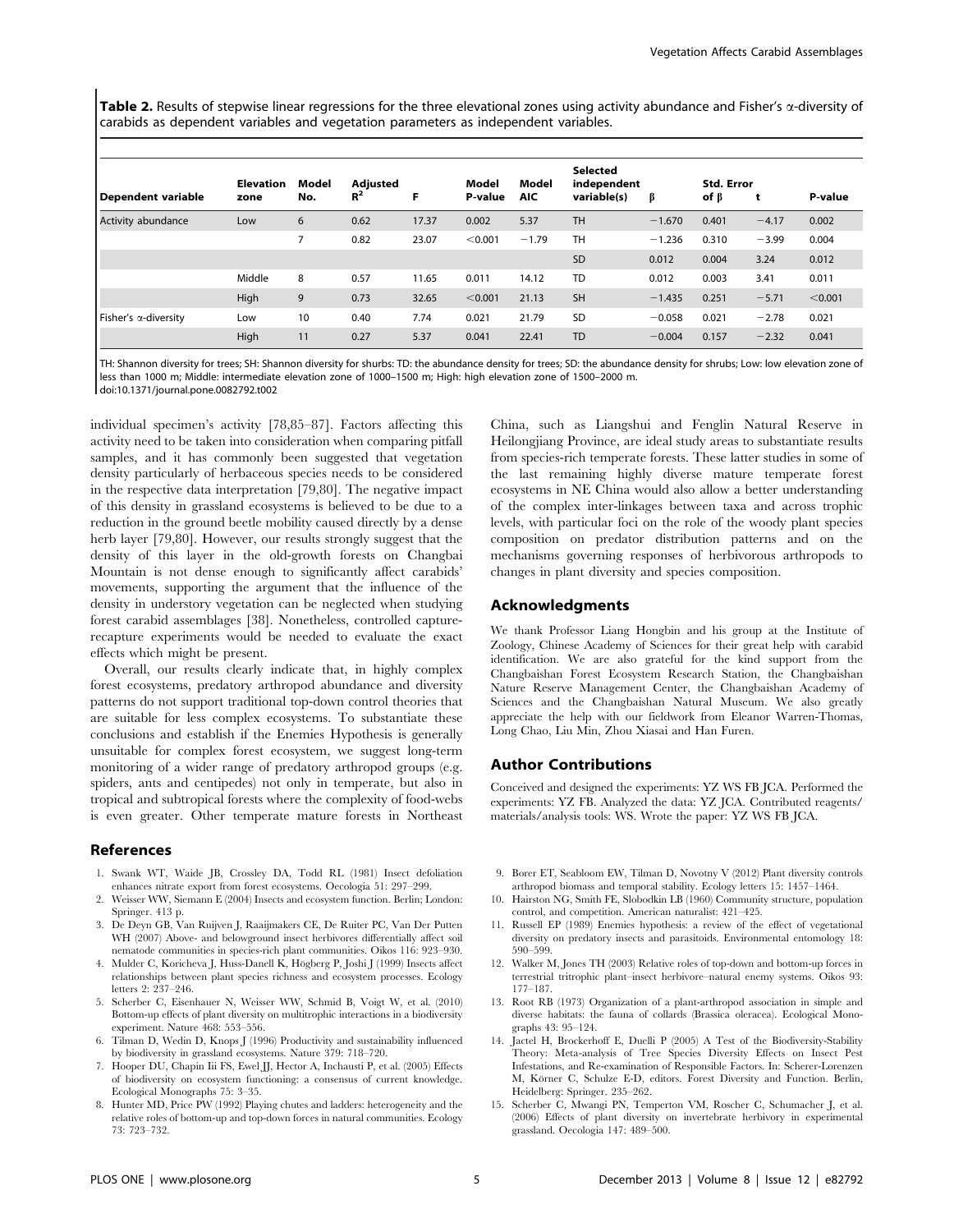- 17. Perner J, Voigt W, Bährmann R, Heinrich W, Marstaller R, et al. (2003) Responses of arthropods to plant diversity: changes after pollution cessation. Ecography 26: 788–800.
- 18. Siemann E, Haarstad J, Tilman D (1999) Dynamics of plant and arthropod diversity during old field succession. Ecography 22: 406–414.
- 19. Cook-Patton SC, McArt SH, Parachnowitsch AL, Thaler JS, Agrawal AA (2011) A direct comparison of the consequences of plant genotypic and species diversity on communities and ecosystem function. Ecology 92: 915–923.
- 20. Padmavathy A, Poyyamoli G (2011) Enumeration of Arthropods Density in Context to Plant Diversity and Agricultural (Organic and Conventional) Management Systems. International journal of agricultural research 6: 805–818.
- 21. Andow DA (1991) Vegetational diversity and arthropod population response. Annual Review of Entomology 36: 561–586.
- 22. Wardle DA, Bonner KI, Barker GM, Yeates GW, Nicholson KS, et al. (1999) Plant removals in perennial grassland: vegetation dynamics, decomposers, soil biodiversity, and ecosystem properties. Ecological Monographs 69: 535–568.
- 23. Unsicker S, Baer N, Kahmen A, Wagner M, Buchmann N, et al. (2006) Invertebrate herbivory along a gradient of plant species diversity in extensively managed grasslands. Oecologia 150: 233–246.
- 24. Axmacher JC, Liu Y, Wang C, Li L, Yu Z (2011) Spatial a-diversity patterns of diverse insect taxa in Northern China: Lessons for biodiversity conservation. Biological Conservation 144: 2362–2368.
- 25. Novotny V, Miller SE, Hrcek J, Baje L, Basset Y, et al. (2012) Insects on Plants: Explaining the Paradox of Low Diversity within Specialist Herbivore Guilds. American naturalist 179: 351–362.
- 26. Schuldt A, Baruffol M, Böhnke M, Bruelheide H, Härdtle W, et al. (2010) Tree diversity promotes insect herbivory in subtropical forests of south-east China. Journal of Ecology 98: 917–926.
- 27. Sobek S, GoßNer MM, Scherber C, Steffan-Dewenter I, Tscharntke T (2009) Tree diversity drives abundance and spatiotemporal  $\beta$ -diversity of true bugs (Heteroptera). Ecological Entomology 34: 772–782.
- 28. Axmacher JC, Brehm G, Hemp A, Tünte H, Lyaruu HVM, et al. (2009) Determinants of diversity in afrotropical herbivorous insects (Lepidoptera: Geometridae): plant diversity, vegetation structure or abiotic factors? Journal of Biogeography 36: 337–349.
- 29. Hawkins BA, Porter EE (2003) Does herbivore diversity depend on plant diversity? The case of California butterflies. American naturalist 161: 40–49.
- 30. Cuevas-Reyes P, Siebe C, Martínez-Ramos M, Oyama K (2003) Species richness of gall-forming insects in a tropical rain forest: correlations with plant diversity and soil fertility. Biodiversity and Conservation 12: 411–422.
- 31. Axmacher JC, Tünte H, Schrumpf M, Müller-Hohenstein K, Lyaruu HVM, et al. (2004) Diverging diversity patterns of vascular plants and geometrid moths during forest regeneration on Mt Kilimanjaro, Tanzania. Journal of Biogeography 31: 895–904.
- 32. Wenninger EJ, Inouye RS (2008) Insect community response to plant diversity and productivity in a sagebrush–steppe ecosystem. Journal of Arid Environments 72: 24–33.
- 33. Haddad NM, Crutsinger GM, Gross K, Haarstad J, Tilman D (2011) Plant diversity and the stability of foodwebs. Ecology letters 14: 42–46.
- 34. Moreira X, Mooney KA, Zas R, Sampedro L (2012) Bottom-up effects of hostplant species diversity and top-down effects of ants interactively increase plant performance. Proceedings of the Royal Society B: Biological Sciences 279: 4464–4472.
- 35. Varchola JM, Dunn JP (1999) Changes in ground beetle (Coleoptera: Carabidae) assemblages in farming systems bordered by complex or simple roadside vegetation. Agriculture, Ecosystems & Environment 73: 41–49.
- 36. Jonsson M, Yeates GW, Wardle DA (2009) Patterns of invertebrate density and taxonomic richness across gradients of area, isolation, and vegetation diversity in a lake-island system. Ecography 32: 963–972.
- 37. Risch SJ, Andow D, Altieri MA (1983) Agroecosystem diversity and pest control: data, tentative conclusions, and new research directions. Environmental entomology 12: 625–629.
- 38. Schuldt A, Both S, Bruelheide H, Härdtle W, Schmid B, et al. (2011) Predator diversity and abundance provide little support for the enemies hypothesis in forests of high tree diversity. PloS one 6: e22905.
- 39. Zhang Y, Adams J (2011) Top-down control of herbivores varies with ecosystem types. Journal of Ecology 99: 370–372.
- 40. Dinnage R, Cadotte MW, Haddad NM, Crutsinger GM, Tilman D (2012) Diversity of plant evolutionary lineages promotes arthropod diversity. Ecology letters 15: 1308–1317.
- 41. Lövei GL, Sunderland KD (1996) Ecology and behavior of ground beetles (Coleoptera: Carabidae). Annual Review of Entomology 41: 231–256.
- 42. Rainio J, Niemela¨ J (2003) Ground beetles (Coleoptera: Carabidae) as bioindicators. Biodiversity and conservation 12: 487–506.
- 43. Desender K, Dufrêne M, Maelfait JP (1994) Long term dynamics of carabid beetles in Belgium: a preliminary analysis on the influence of changing climate and land use by means of database covering more than a century. In: Desender K, Dufrêne M, Maelfait JP, editors. Carabid beetles: ecology and evolution Dordrecht,. Dordrecht, the Netherlands: Kluwer Academic Publishers. 247– 252.
- 44. Liu Y, Yu Z, Gu W, Axmacher JC (2006) Diversity of carabids (Coleoptera, Carabidae) in the desalinized agricultural landscape of Quzhou county, China. Agriculture, Ecosystems & Environment 113: 45–50.
- 45. Davies KF, Margules CR (1998) Effects of habitat fragmentation on carabid beetles: experimental evidence. Journal of Animal Ecology 67: 460–471.
- 46. Niemelä J, Kotze J, Ashworth A, Brandmayr P, Desender K, et al. (2000) The search for common anthropogenic impacts on biodiversity: a global network. Journal of Insect Conservation 4: 3–9.
- 47. Pearce J, Venier L, McKee J, Pedlar J, McKenney D (2003) Influence of habitat and microhabitat on carabid (Coleoptera: Carabidae) assemblages in four stand types. The Canadian Entomologist 135: 337–357.
- 48. Lang A, Filser J, Henschel JR (1999) Predation by ground beetles and wolf spiders on herbivorous insects in a maize crop. Agriculture, Ecosystems & Environment 72: 189–199.
- 49. Kromp B (1999) Carabid beetles in sustainable agriculture: a review on pest control efficacy, cultivation impacts and enhancement. Agriculture, Ecosystems & Environment 74: 187–228.
- 50. Zhang F, Chi Z, Li X (1980) Preliminary analysis on the climate of Changbai mountain area. Restoration Ecology 1: 193–213.
- 51. Bai F, Sang W, Axmacher JC (2011) Forest vegetation responses to climate and environmental change: A case study from Changbai Mountain, NE China. Forest Ecology and Management 262: 2052–2060.
- 52. Zou Y, Sang W, Zhou H, Huang L, Axmacher JC (2013) Altitudinal diversity patterns of ground beetles (Coleoptera: Carabidae) in the forests of Changbai Mountain, Northeast China. Insect Conservation and Diversity: In press.
- 53. Kotze DJ, Brandmayr P, Casale A, Dauffy-Richard E, Dekoninck W, et al. (2011) Forty years of carabid beetle research in Europe–from taxonomy, biology, ecology and population studies to bioindication, habitat assessment and conservation. ZooKeys 100: 55–148.
- 54. Brehm G, Süssenbach D, Fiedler K (2003) Unique elevational diversity patterns of geometrid moths in an Andean montane rainforest. Ecography 26: 456–466.
- 55. Liu Y, Axmacher J, Wang C, Li L, Yu Z (2010) Ground beetles (Coleoptera: Carabidae) in the intensively cultivated agricultural landscape of Northern China – implications for biodiversity conservation. Insect Conservation and Diversity 3: 34–43.
- 56. Lamont BB, Downes S, Fox JED (1977) Importance-value curves and diversity indices applied to a species-rich heathland in Western Australia. Nature 265: 438–441.
- 57. Sang W, Bai F (2009) Vascular diversity patterns of forest ecosystem before and after a 43-year interval under changing climate conditions in the Changbaishan Nature Reserve, northeastern China. Plant Ecology 201: 115–130.
- 58. R Development Core Team (2011) R: A language and environment for statistical computing. Vienna, Austria.: R Foundation for Statistical Computing.
- 59. Zhang J, Ding Q, Huang J (2010) spaa: Species Association Analysis. R package version 0.2.0.
- 60. Oksanen J, Blanchet FG, Kindt R, Legendre P, Minchin P, et al. (2012) vegan: Community Ecology Package. R package version 2.0–3.
- 61. Rodríguez-Castañeda G, Dyer LA, Brehm G, Connahs H, Forkner RE, et al. (2010) Tropical forests are not flat: how mountains affect herbivore diversity. Ecology letters 13: 1348–1357.
- 62. Condon MA, Scheffer SJ, Lewis ML, Swensen SM (2008) Hidden neotropical diversity: Greater than the sum of its parts. Science 320: 928–931.
- 63. Koricheva J, Mulder CPH, Schmid B, Joshi J, Huss-Danell K (2000) Numerical responses of different trophic groups of invertebrates to manipulations of plant diversity in grasslands. Oecologia 125: 271–282.
- 64. Schuldt A, Fahrenholz N, Brauns M, Migge-Kleian S, Platner C, et al. (2008) Communities of ground-living spiders in deciduous forests: Does tree species diversity matter? Biodiversity and conservation 17: 1267–1284.
- 65. Vehviläinen H, Koricheva J, Ruohomäki K (2008) Effects of stand tree species composition and diversity on abundance of predatory arthropods. Oikos 117: 935–943.
- 66. Heil M (2008) Indirect defence via tritrophic interactions. New Phytologist 178: 41–61.
- 67. Dyer LA, Letourneau DK, Chavarria GV, Amoretti DS (2010) Herbivores on a dominant understory shrub increase local plant diversity in rain forest communities. Ecology 91: 3707–3718.
- 68. Scherer-Lorenzen M, Körner C, Schulze E-D (2005) Forest diversity and function: temperate and boreal systems. Berlin, Heidelberg: Springer.
- 69. Niemela¨ J, Spence JR, Spence DH (1992) Habitat associations and seasonal activity of ground-beetles (Coleoptera, Carabidae) in central Alberta. The Canadian Entomologist 124: 521–540.
- 70. Magura T, Tóthmérész B, Elek Z (2005) Impacts of Leaf-litter Addition on Carabids in a Conifer Plantation. Biodiversity and conservation 14: 475–491.
- 71. Koivula M, Punttila P, Haila Y, Niemelä J (1999) Leaf litter and the small-scale distribution of carabid beetles (Coleoptera, Carabidae) in the boreal forest. Ecography 22: 424–435.
- 72. Riihimäki J, Kaitaniemi P, Koricheva J, Vehviläinen H (2005) Testing the enemies hypothesis in forest stands: the important role of tree species composition. Oecologia 142: 90–97.
- 73. Rzanny M, Voigt W (2012) Complexity of multitrophic interactions in a grassland ecosystem depends on plant species diversity. Journal of Animal Ecology 81: 614–627.
- 74. Rapoport EH (1982) Areography: geographical strategies of species. Oxford: Pergamon Press.